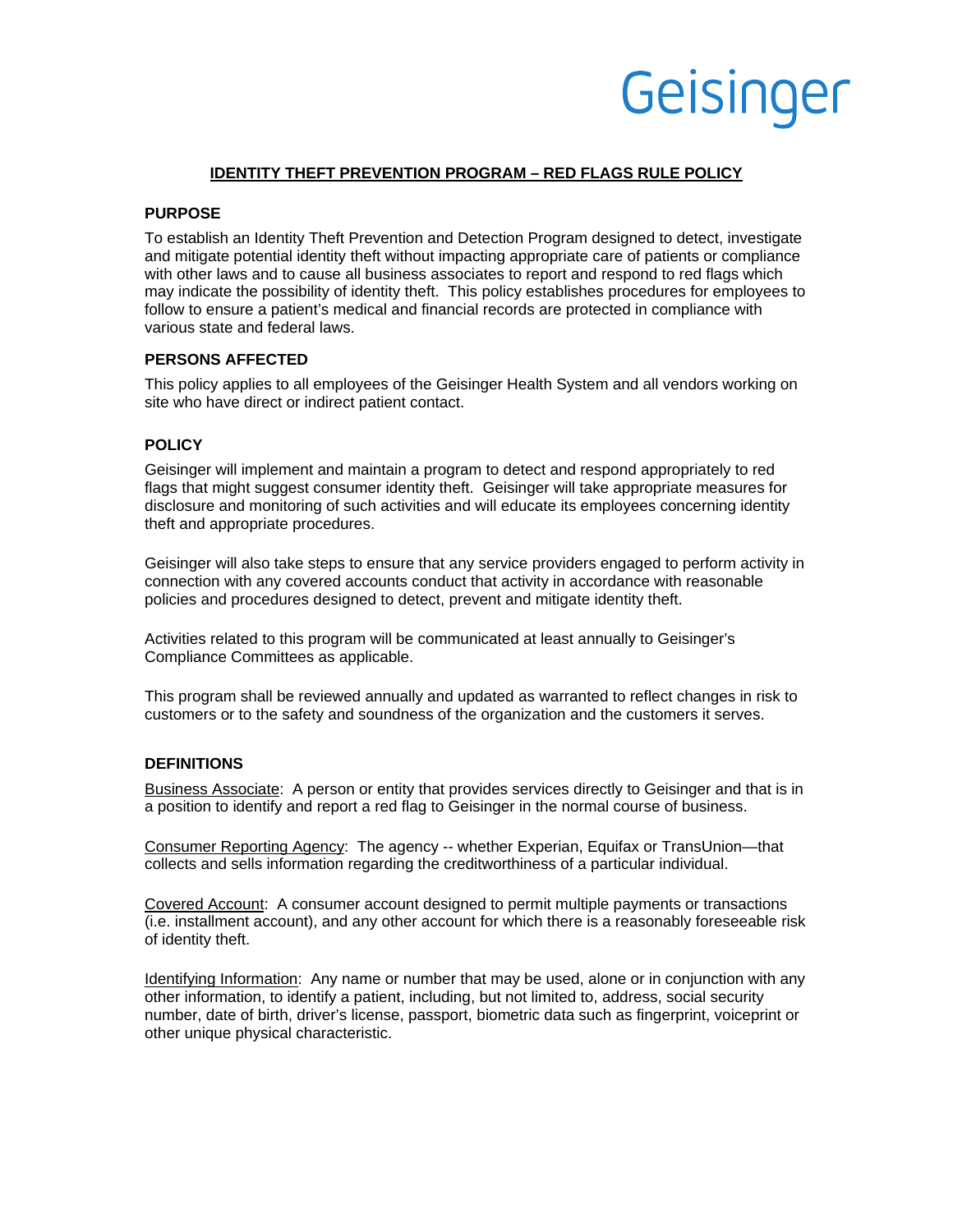Identity Theft: Fraud committed or attempted using the identifying information of another person without authority.

Red Flag: A pattern, practice or specific activity that indicates the possible existence of identity theft including, but not limited to, the following:

- A consumer report indicates a pattern of suspicious activity.
- A fraud alert is included with a consumer credit report.
- Document identification issues or presentation of altered or suspicious documents.
- Personal information inconsistent with external or internal information sources. For example, address provided does not match consumer report or address on file, Social Security Number is invalid or listed on the Security Administration's Death Master File, lack of correlation between Social Security Number range and date of birth, personal information provided matches that of a known fraudulent application, fictitious address or telephone number provided, authenticating information cannot be provided beyond that available from a wallet or consumer report.
- Unusual use of or suspicious activity related to a covered account.
- Notice from the customer, financial institution, victim of identity theft, law enforcement or internal sources regarding possible identity theft.
- Patient's appearance changes drastically or does not match identification on file.

### **RESPONSIBILITIES**

Finance, Revenue Cycle, Risk Management, Legal Services, Information Security Office

### **EQUIPMENT/SUPPLIES**

Not applicable

### **PROCEDURE**

### **DETECTION OF RED FLAGS**

**A. Patient Registration**: *Except in the case of an emergency*, any time a Patient registers with Geisinger to receive health care services, whether as a new or returning patient, Geisinger staff shall:

- Ask for photo identification and current insurance card– for all new patients at the first visit and for all returning patients once every 4 years. Scan a copy of the same into the medical record and compare patient with picture identification on record.
- Ask the patient to verify their current address (make them state their address do not read it to them and ask if correct).
- Ask the patient for any other identifying information necessary to update the record.
- Review the patient record for the existence of any alerts, notifications or warnings received from a consumer protection agency.

### **B. Registrars, Health Care Providers and all other Geisinger Employees**:

1. **Interactions with Patient and/or Medical Record**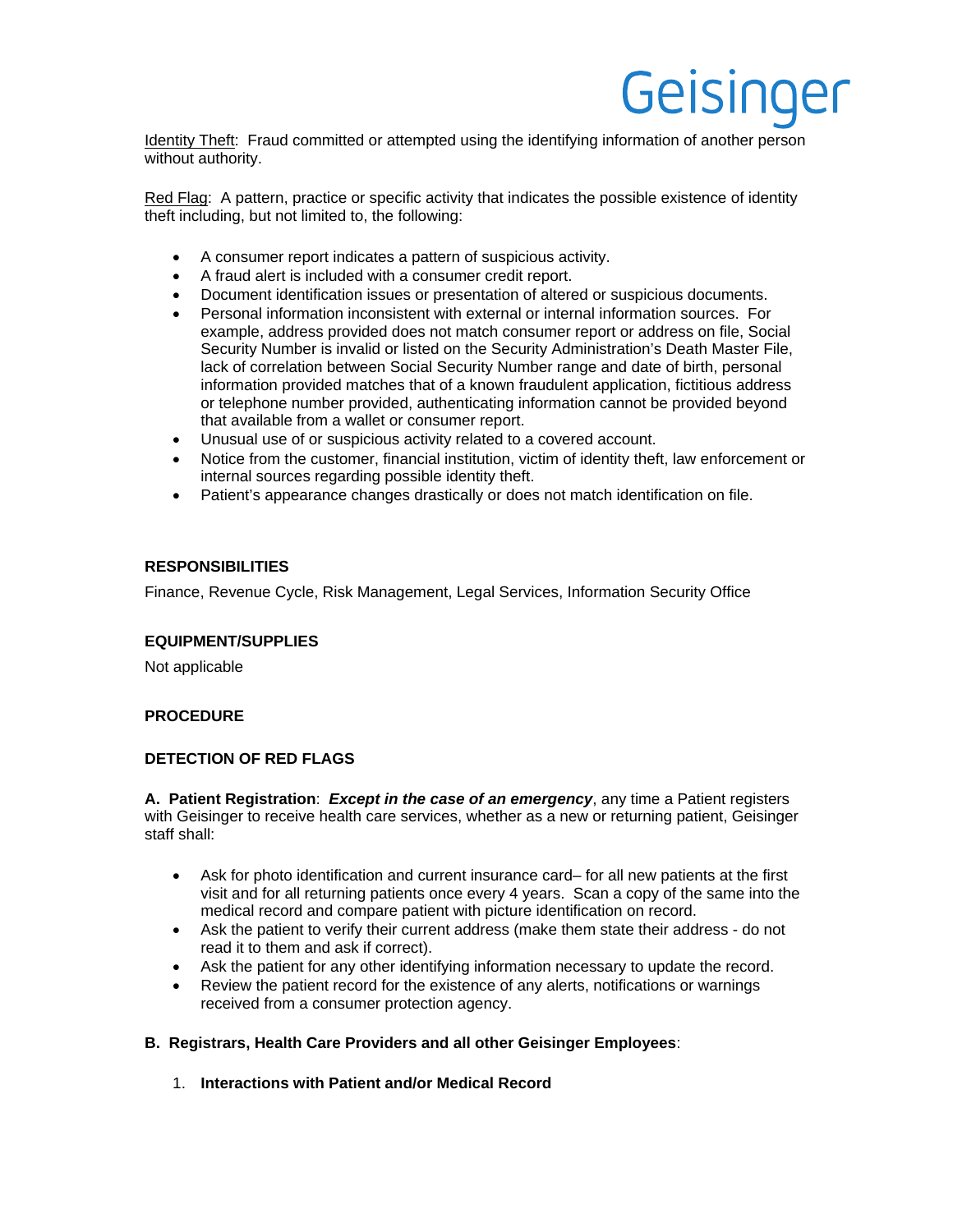All Geisinger employees should be alert for Red Flags when interacting with a patient or the patient's medical record, including, but not limited to, any suspicious documents or other identifying information, such as the following:

- Documents that appear to have been altered or forged.
- Documents that contain a photograph that is not consistent with the patient's current appearance.
- Documents that contain information that is inconsistent with other identifying information provided by the patient or inconsistent with what is already in the record.
- The Social Security Number furnished by the patient has not been issued, is listed on the Social Security Administration's Death master File, or is otherwise invalid. The following numbers are always invalid:
	- o The first three digits are in the 800 or 900 series or "000"
	- o The fourth and fifth digits are 00
	- o The last four digits are 0000
- The patient's signature does not match a signature already on file.
- The Social Security Number or other information provided is identical to that being used by another patient already in the system.
- The patient looks like a different person from the last visit or has made an impossible physical change since the last visit (such as gaining 100 pounds in one week or shrinking 6 inches).

### 2. **Notification from Patient or Other Third-Party Purporting to Be Victim of ID Theft**

If a patient or other person reports to be the victim of identity theft (i.e., they received a bill for services they did not receive or their medical record contains information concerning services, diagnosis, etc. that they did not receive), then notify the Information Security Office immediately.

### **C. Procedure to Follow if Identity Theft is Suspected**

If you suspect identity theft, you should step away from the patient (as applicable) and immediately notify your supervisor. In order to prevent or mitigate identity theft, you or your supervisor may ask for more identifying information and/or question the patient about any discrepancies or inconsistencies. If you and your immediate supervisor still suspect potential identity theft, the Information Security Office should be notified immediately. You may, in your discretion call security and/or the police. As far as treatment of the patient, the supervisor and the treating physician should decide whether: (1) to see the patient but inform him/her that next time they will be required to bring in additional documents to prove their identity and until such time, their file will be marked accordingly; or (2) to cancel the appointment and reschedule pending the outcome of the investigation. All patients should be instructed to visit the emergency room in case of an emergency.

**EXCEPTION: If the patient has come to the hospital to request evaluation or treatment of an emergency medical condition, the provision of the medical screening examination shall not be delayed to obtain documents or verify identity pursuant to the Emergency Medical Treatment and Active Labor Act ("EMTALA").**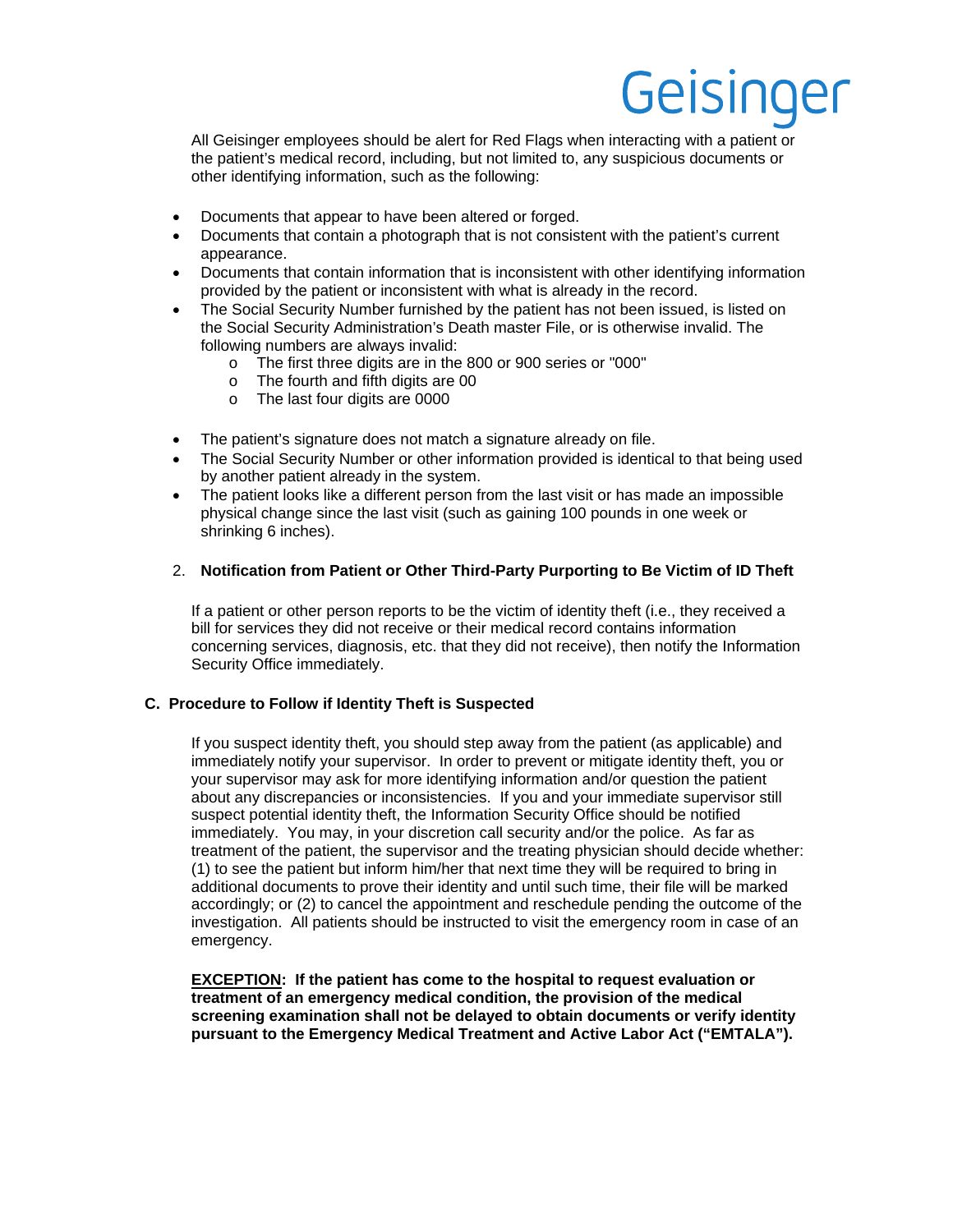### **D. Revenue Cycle Operations & Identity Theft in Connection with Installment or other Financial Accounts**

- 1. Revenue Cycle staff shall conduct business in compliance with all organizational and departmental compliance and anti-fraud program provisions.
- 2. Revenue Cycle staff shall conduct business in compliance with all Information Security Program guidelines.
- 3. Revenue Cycle staff shall verify the patient's identity through the exchange of questions and answers between the staff member and the customer. The following identifiers are used to authenticate the patient's identity:
	- a. Full Name
	- b. Date of Birth
	- c. Address
	- d. Phone Number
	- e. Full Social Security Number (last four (4) digits acceptable). Patients reluctant to verbalize their Social Security Number shall have the option to write down this information. Patients unwilling or unable to provide a Social Security Number shall not be required to do so.
- 4. As installment accounts (payment plans) are established, an initial payment is required and a receipt or confirmation number for that payment is sent or provided to the guarantor on file or to the person making the payment.
- 5. Suspicious activity and any red flags must be reported to the respective Revenue Cycle designee. Revenue Cycle shall perform a preliminary review of the account in question prior to referral to the Information Security Office.
- 6. The Revenue Cycle designee will respond to the suspicious activity or red flags as warranted by the particular facts of each case. Responses could include, but are not limited to, the following:
	- a. Heightened monitoring of the covered account;
	- b. Reopening the covered account with a new account number;
	- c. Determine that no response is warranted under the circumstances.

### **E. Business Associate Notification**

All Business Associates shall be notified in writing of this Policy. All Business Associates whose employees will be on-site or who otherwise have access to Protected Health Information must either implement their own Red Flag policy or agree to abide by this Policy. Exceptions to this requirement can only be granted with Legal approval.

### **INVESTIGATION AND HANDLING OF RED FLAGS**

#### **A. Upon suspicion that an established patient's identity has been fraudulently used to obtain care at GHS the following steps shall take place:**

- 1. The Information Security Office should be notified immediately.
- 2. The Information Security Office shall notify Risk Management, Revenue Cycle and the Legal Services Department of the possibly fraudulent conduct.
- 3. The Information Security Office shall investigate the patient account in question.
- 4. The Information Security shall notify Legal Services, Risk Management and Revenue Cycle of their investigative outcomes.
- 5. Upon notification of suspected identity theft involving a Geisinger patient, the Manager of the Health Information Management Department ("HIM") shall place an identity theft flag on a patient's chart as necessary to alert subsequent health care providers that the record is or may be subject to identity theft and contains or may contain information